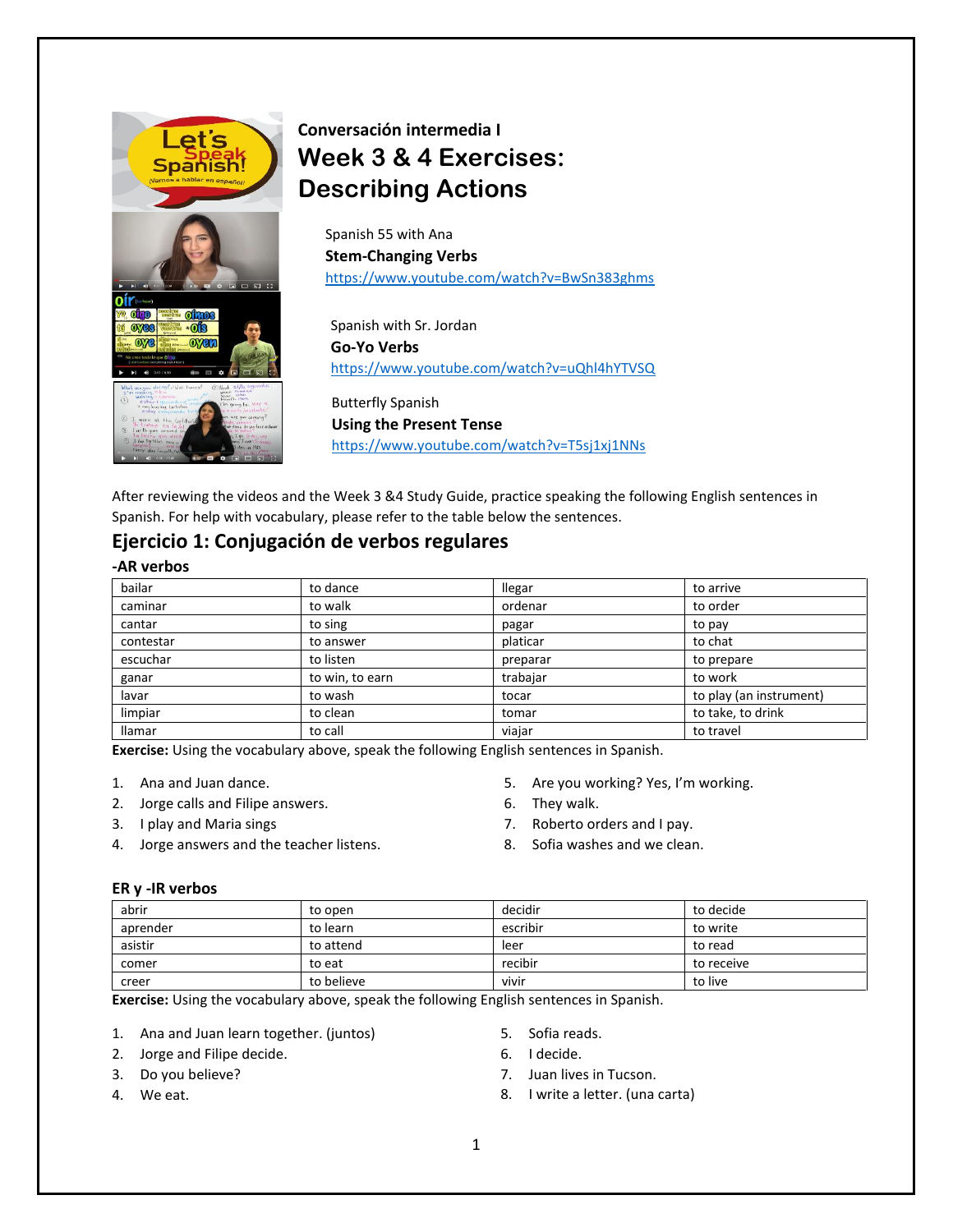## **Ejercicio 2: Conjugación de verbos de cambio radical (de bota)**

### **e > ie and i > ie**

| cerrar            | to close      | preferir   | to prefer    |
|-------------------|---------------|------------|--------------|
| empezar, comenzar | to begin      | auerer     | to want      |
| entender          | to understand | recomendar | to recommend |
| mentir            | to lie        | reguerir   | to reguire   |
| perder            | to lose       | sugerir    | to suggest   |

1. Ana and Juan close the door. (la puerta)

- 2. The class begins.
- 3. I understand.
- 4. Sofía loses the ticket. (la entrada)
- 5. Juan recommends the fish. (el pescado)
- 6. I prefer the chicken. (el pollo)

## **o > ue and u > ue**

| contar                                                                                | to count, to tell | oler*    | to smell            |  |
|---------------------------------------------------------------------------------------|-------------------|----------|---------------------|--|
| dormir                                                                                | to sleep          | poder    | to be able to       |  |
| encontrar                                                                             | to find           | probar   | to test, to try out |  |
| jugar                                                                                 | to play (a game)  | recordar | to remember         |  |
| mostrar                                                                               | to show           | sonar    | to sound            |  |
| *Note: The conjugation of oler also adds an "h": huelo, hueles, huele, olemos, huelen |                   |          |                     |  |

1. Ana sleeps.

- 2. The teacher tells a story (una historia)
- 3. They play tennis (tenis).
- 4. It smells good!
- 5. Yes, I can!
- 6. Do you remember?

#### **e > i**

| elegir | to choose  | repetir | to repeat |
|--------|------------|---------|-----------|
| medir  | to measure | seguir  | to follow |
| pedir  | to ask for | servir  | to serve  |

1. Ana chooses the blue dress. (vestido azul)

- 2. Juan measures the table.
- 3. Jorge asks for help. (ayuda)
- 4. The teacher repeats the question. (la pregunta)
- 5. I always (siempre) follow the rules. (las reglas)
- 6. Roberto and Lucia serve dinner. (la cena)

#### **ui > y**

| concluir   | to conclude   | distribuir | to distribute |
|------------|---------------|------------|---------------|
| construir  | to construct  | incluir    | to include    |
| contribuir | to contribute | obstruir   | to obstruct   |

- 1. Juan constructs the house.
- 2. Jorge contributes to the museum (al museo).
- 3. The teacher distributes the homework (la tarea).
- 4. I always (siempre) include a note (una nota).
- 5. The bus (el autobús) obstructs the street.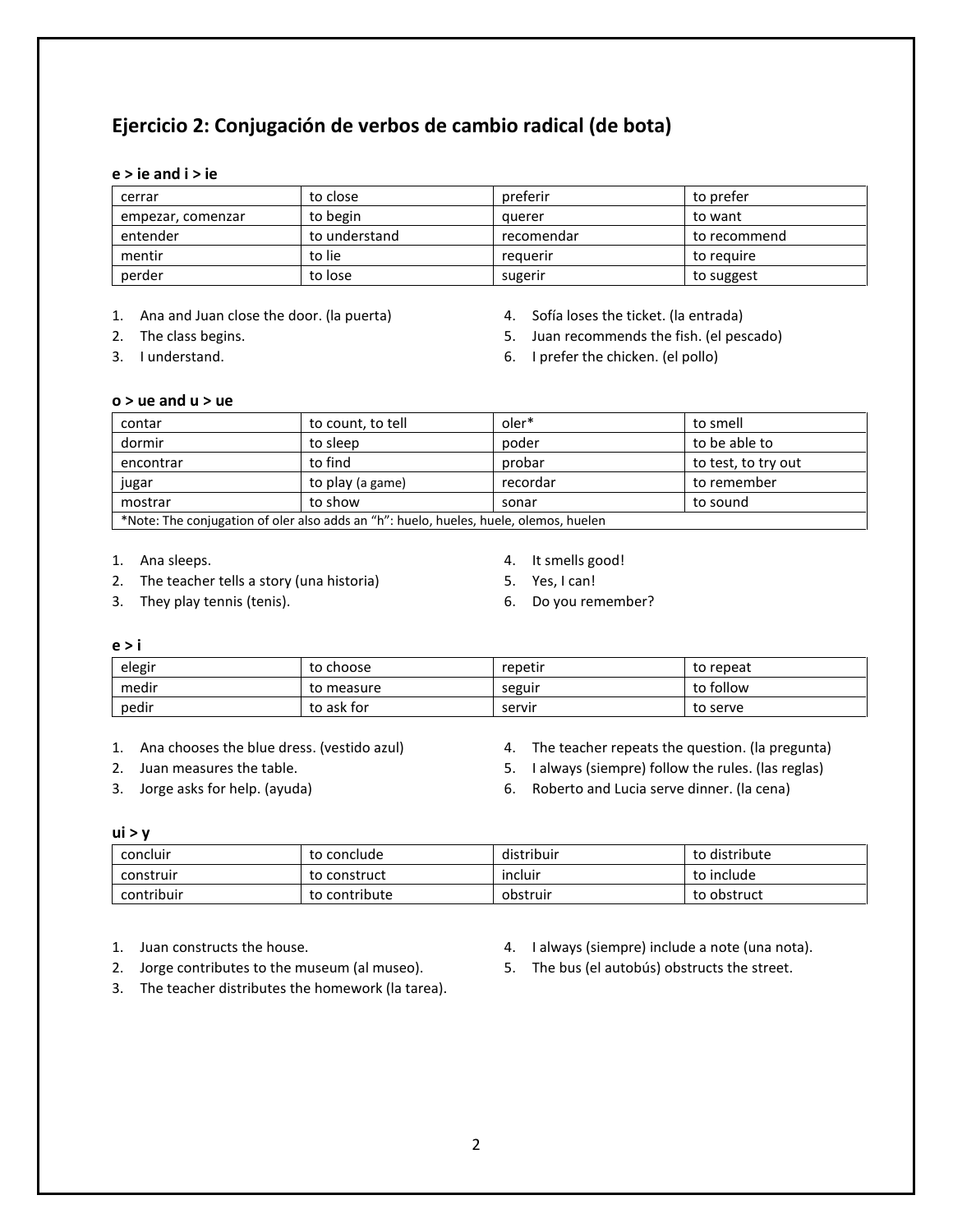## **Ejercicio 3: Conjugacion de verbos iregulares verdaderos**

(True irregular verbs)

|                                              |                 |             |                | Covered in Week 1 & 2 |                                                 |
|----------------------------------------------|-----------------|-------------|----------------|-----------------------|-------------------------------------------------|
| $IR(Togo)*$                                  | DAR (To give)   | SER (To be) |                | ESTAR (To be)         | VER (To see)                                    |
| <b>VOY</b>                                   | doy             | soy         |                | estoy                 | veo                                             |
| vas                                          | das             | eres        |                | estás*                | ves                                             |
| va                                           | da              | es          |                | está*                 | ve                                              |
| vamos                                        | damos           | somos       |                | estamos               | vemos                                           |
| van                                          | dan             | son         |                | están*                | ven                                             |
| *Note: Add "a"to say "go to"                 |                 |             |                |                       | *Note the accent                                |
| TENER (To have*)                             | VENIR (To come) |             | DECIR (To say) | SABER (To know*)      |                                                 |
| tengo                                        | vengo           | digo        |                | sé                    |                                                 |
| tienes                                       | vienes          | dices       |                | sabes                 |                                                 |
| tiene                                        | viene           | dice        |                | sabe                  |                                                 |
| tenemos                                      | venimos         | decimos     |                | sabemos               |                                                 |
| tienen                                       | vienen          | dicen       |                | saben                 |                                                 |
| *Also applies to contener, mantener, retener |                 |             |                |                       | *To know something – conocer is to know someone |

**Exercise:** Using the verbs shown above, speak the following English sentences in Spanish.

- 1. I go (am going) to the store (la tienda).
- 2. Juan goes (is going) to the market (el mercado).
- 3. Ana and Maria go (are going) to the plaza.
- 4. I give blood (la sangre).
- 5. Do you give blood?
- 6. I see the horse (el caballo).
- 7. Do you see the horse?
- 8. Jorge doesn´t see the horse.
- 9. I don't have the money.
- 10. Do you have the tickets (las entradas)?
- 11. I have a reservation (una reservación).
- 12. Juan has a cold (un resfriado).
- 13. Juan comes to my house.
- 14. I say no (que no)!
- 15. But you say yes (que sí)!
- 16. I know the answer (la respuesta).
- 17. Do you know the answer?
- 18. They know the answer.

### **Ejercicio Extra: Verbos con cambios en primara persona singular**

**Exercise:** Speak the first-person singular for the following verbs:

1. caer (to fall)

- 4. poner (to put)
- 2. hacer (to make, to do)
- 5. traer (to bring) 6. salir (to go out, to leave)
- 3. oír (to hear)
- 10. extinguir (to extinguish)
- 11. conocer (to know someone)
- 12. traducir (to translate)
- 

- 7. escoger (to choose)
- 8. proteger (to protect)
- 9. distinguir (to distinguish)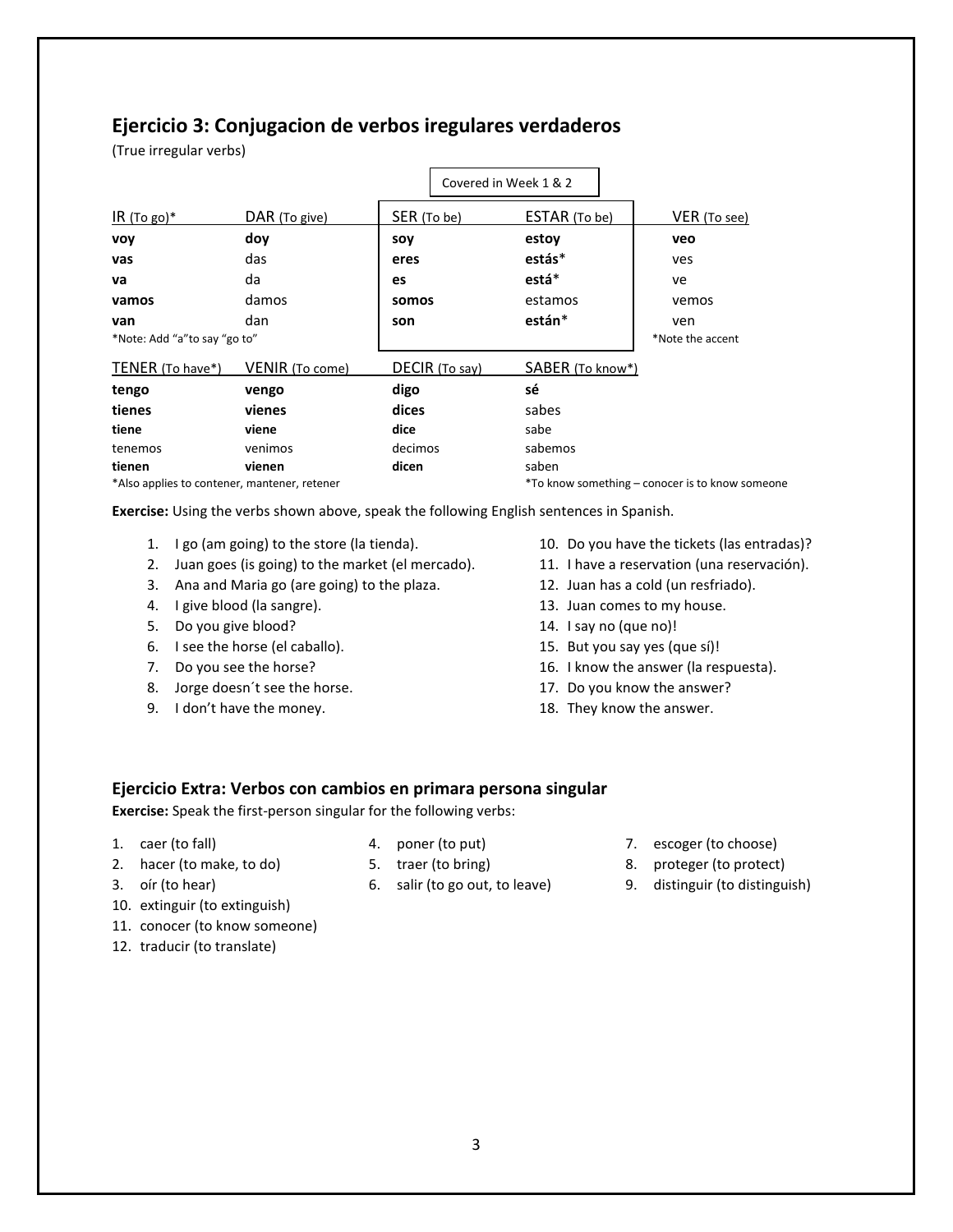| <b>Subject Pronoun (optional)</b> |                  | <b>Verbo</b>  | Verb      | Objecto     | Object        |
|-----------------------------------|------------------|---------------|-----------|-------------|---------------|
| Yo                                |                  | contestar     | to answer | el teléfono | the telephone |
| <b>Nosotros</b>                   | We.              | escuchar      | to listen | la música   | the music     |
| Τú                                | You (Informal)   | ganar         | to win    | el juego    | the game      |
| Él, Ella                          | He, She          | lavar         | to wash   | el carro    | the car       |
| Ellos, Ellas                      | Thev             | limpiar       | to clean  | la casa     | the house     |
| <b>Possessive Pronoun</b>         |                  | <b>Ilamar</b> | to call   | amigos      | friends       |
| mi, mis                           | my               | ordenar       | to order  | la cena     | the dinner    |
| tu, tus                           | vour             | pagar         | to pay    | la cuenta   | the bill      |
| su, sus                           | his, her, their  | abrir         | to open   | la ventana  | the window    |
| <b>Object Pronoun</b>             |                  | cerrar        | to close  | la puerta   | the door      |
| lo, la                            | it, him, her, it | cocinar       | to cook   | los huevos  | eggs          |
| los, las                          | them             | escribir      | to write  | la carta    | the letter    |
| Él, Ella                          | He, She          | leer          | to read   | el libro    | the book      |

## **Ejercicio 4: El orden de las palabras**

**Exercise:** Speak the following English sentences in Spanish:

- 1. Ana answers the telephone.
- 2. We listen to music.
- 3. The boys win the game.
- 4. They win it!
- 5. Jorge washes the car.
- 6. Jorge washes it. (the car).
- 7. I clean my house.
- 8. I clean it. (the house).
- 9. Juan calls his friends.\*
- 10. Juan calls them (his friends) \*Don't forget the personal "a"
- **Ejercicio Extra: Marcos de tiempo**
- 11. Juan pays the bill.
- 12. Juan pays it (la cuenta).
- 13. Maria opens the window.
- 14. She opens it (the window)
- 15. I close the door.
- 16. I close it (the door).
- 17. Ana cooks eggs.
- 18. Ana cooks them (eggs).
- 19. I write a letter.
- 20. She reads the book.

| Verbo         | Verb       | Marco de tiempo    | <b>Time Frame</b>  |
|---------------|------------|--------------------|--------------------|
| <b>Ilegar</b> | to arrive  | esta mañana        | this morning       |
| correr        | to run     | este fin de semana | this weekend       |
| caminar       | to walk    | en una hora        | in an hour         |
| escribir      | to write   | en dos meses       | in two months      |
| trabajar      | to work    | en febrero, marzo  | in February, March |
| viajar        | to travel  | hoy                | today              |
| dormir        | to sleep   | mañana             | tomorrow           |
| terminar      | to finish  | la próxima semana  | next week          |
| visitar       | to visit   | el próximo año     | next year          |
| jugar         | to play    | ahora              | now                |
| preparar      | to prepare | nunca              | never              |
| decidir       | to decide  | siempre            | always             |

**Exercise:** Speak the following English sentences in Spanish:

- 1. Ana arrives this morning.
- 2. Juan runs in the afternoon.
- 3. I always walk.
- 4. Jorge never writes.
- 5. We work next week.
- 6. Maria travels in two months.
- 7. She sleeps at night.
- 8. I finish next year.
- 9. Ana visits today.
- 10. The boys play in an hour.
- 11. We always prepare.
- 12. They decide next week.